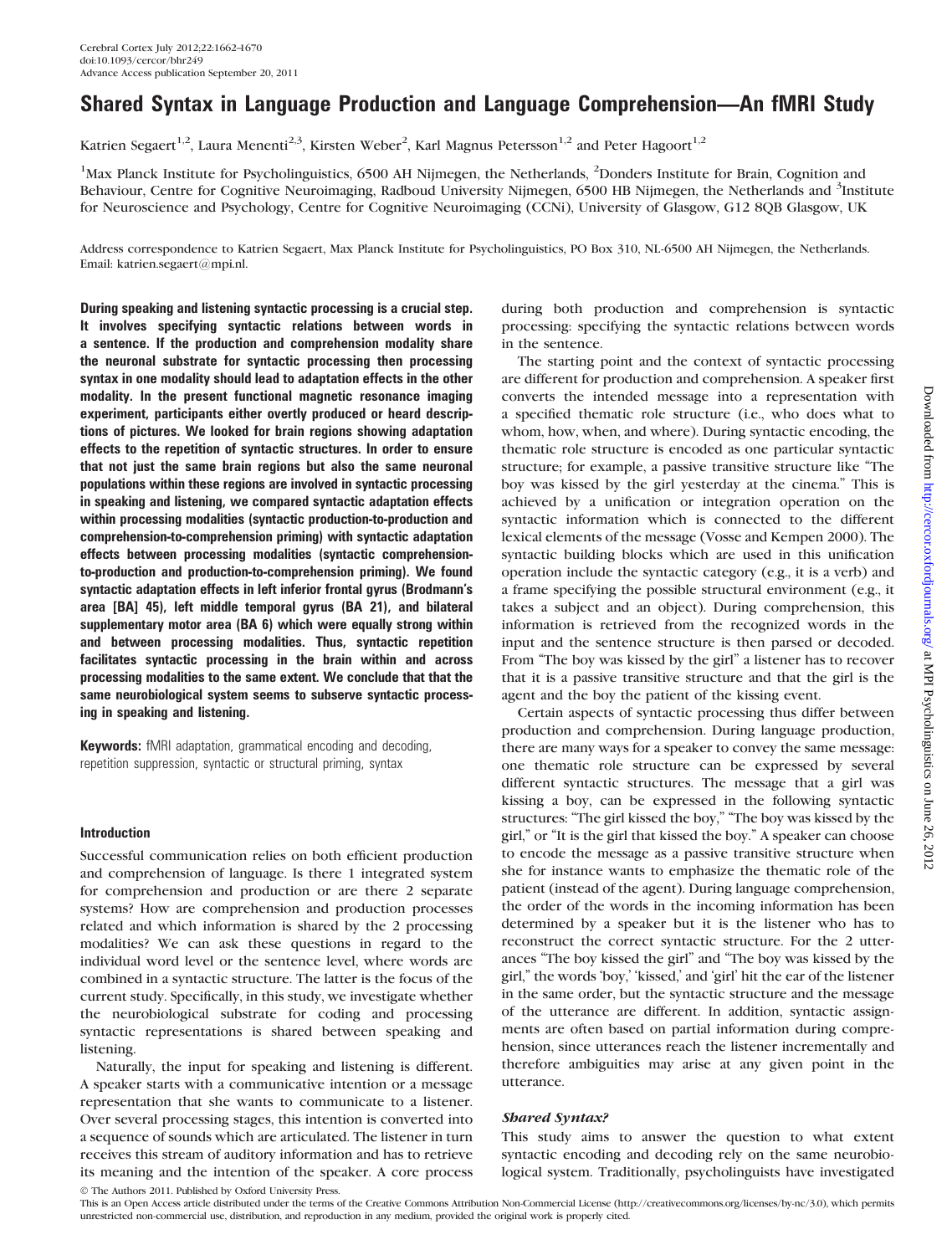syntactic processing separately in comprehension and production, sometimes with the assumption that these are 2 separate systems. For example, Clark and Malt (1984) argued that comprehension must have access to more information than production, since speakers can understand syntactic forms in dialects or in literary texts (e.g., Shakespeare) which they themselves cannot produce. Developmental as well as neuropsychological research is often put forward as evidence for the view that the comprehension and production systems are separate. Developmental research suggests that children can understand more than they can produce, and it has been argued that this is the case for complex syntactic constructions. Children can generally understand syntactic forms well before they begin to produce them (Fraser et al. 1963; Clark and Hecht 1983; Bates and Bretherton 1988). Early neuropsychological research uncovered an apparent double dissociation between aphasias: patients with damage to Broca's region are characterized by impaired production and relatively intact comprehension and patients with damage to Wernicke's region show impaired comprehension and relatively intact production (Lichtheim 1885). This contributed largely to the idea of 2 separate systems. Although the idea of 2 separate anatomical systems is outdated, and comprehension as well as production is thought to engage both Broca's and Wernicke's regions to some extent, the idea of 2 functionally separated systems still commands a sizable following. For example, Grodzinsky (2000) argued that the mechanisms underlying production and comprehension must be (partially) different based on linguistic differences ("tree pruning" vs. "trace deletion") in the production and comprehension deficits of agrammatic patients.

Others have contested the position that there are separate systems for syntax in production and comprehension. Instead, they advocate a unitary system with shared representations or shared processes manipulating representations. Kempen (2000) argued that syntactic encoding and decoding rely on a single processing mechanism operating in different processing contexts. He based his claim on a series of shared characteristics of syntactic processing across processing modalities: sensitivity to conceptual factors, direct mapping between thematic relations and syntactic relations, incremental processing, and determinism (the process ends with one result). In a recent study, Kempen et al. (forthcoming) found evidence for a common grammatical workspace: the mechanism that constructs (in production) or deconstructs (in comprehension) syntactic structures and the short-term storage of the result of this computation is shared between the modalities. Also, the interactive alignment model of dialogue assumes that speakers and listeners share representations, although this does not necessarily imply that the processes operating on them are also shared between modalities (Pickering and Garrod 2004).

# Syntactic Priming between Processing Modalities

The tendency to repeat syntactic structures across utterances is called syntactic priming (Bock 1986; for a review: Ferreira and Bock 2006; Pickering and Ferreira 2008). This phenomenon is a valuable tool to tap into syntactic processing. Syntactic priming leads to facilitated processing, evidenced not only by the increased likelihood to choose the same structure in successive sentences (Bock 1986) but also by speeded speech onset or reading times for repeated syntactic structures (Smith and Wheeldon 2001; Traxler and Tooley 2008) and by repetition effects in the brain measured with functional magnetic resonance imaging (fMRI) (Weber and Indefrey 2009; Menenti et al. forthcoming).

Syntactic priming from one processing modality to another provides insight into whether syntactic information is shared between modalities. If syntactic information is shared, syntactic processing in one modality should lead to adaptation effects in the other modality. Several behavioral experiments have shown that syntactic comprehension-to-production priming is possible. Reading or hearing a sentence with a particular syntactic structure increases the likelihood of using the same structure instead of an alternative during the production of a successive sentence (Branigan et al. 1995; Potter and Lombardi 1998; Branigan et al. 2000; Bock et al. 2007). Also evidence for syntactic production-to-comprehension priming has been reported: production of a particular syntactic structure influenced subsequent picture matching for ambiguous descriptions (Branigan et al. 2005). These behavioral betweenmodality syntactic priming experiments seem to suggest that syntactic information is shared between comprehension and production.

However, 2 issues complicate the picture. First, it is very difficult to compare a behavioral measure of syntactic priming in production (e.g., which structure does a speaker choose?) with a behavioral measure of syntactic priming in comprehension (e.g., how fast is it read?). Therefore, syntactic comprehension-to-production priming effects cannot easily be compared with production-to-comprehension priming effects. The second issue is that—strictly speaking—the results from these behavioral experiments do not rule out that there is a close link between the 2 modalities while syntactic information is not shared. Comprehension-to-production priming may be influenced by production-based predictions during comprehension (Pickering and Garrod 2007). Likewise, a production-to-comprehension effect may be influenced by comprehension-based monitoring during production (Levelt 1989) (although see Branigan et al. 2005).

The present study aims to address these concerns by 1) examining the neuronal substrate of syntactic encoding and decoding using fMRI, with the advantage that the brain activity measured by fMRI serves as common index of the production and the comprehension system and 2) examining syntactic comprehension-to-production as well as production-to-comprehension priming and comparing these between-modality effects with within-modality effects in one experiment.

### Syntactic Processing in the Brain

Do the neural substrates for syntactic encoding and decoding overlap in the brain? Several neuroimaging studies have examined syntactic processing either in comprehension or in production. Investigating language production, Haller et al. (2005) compared sentence generation with word reading and with sentence reading using fMRI. They found effects in Brodmann's areas (BAs) 44/45 of the left inferior frontal gyrus as well as in BA 6, BA 7, and right BA 13. Indefrey et al. (2001) found a neural correlate of syntactic encoding during production in left BA 6 and BA 44 using positron emission tomography. Additionally, they found evidence for a graded response dependent on the syntactic complexity. In comprehension, Snijders et al. (2009) found the left inferior frontal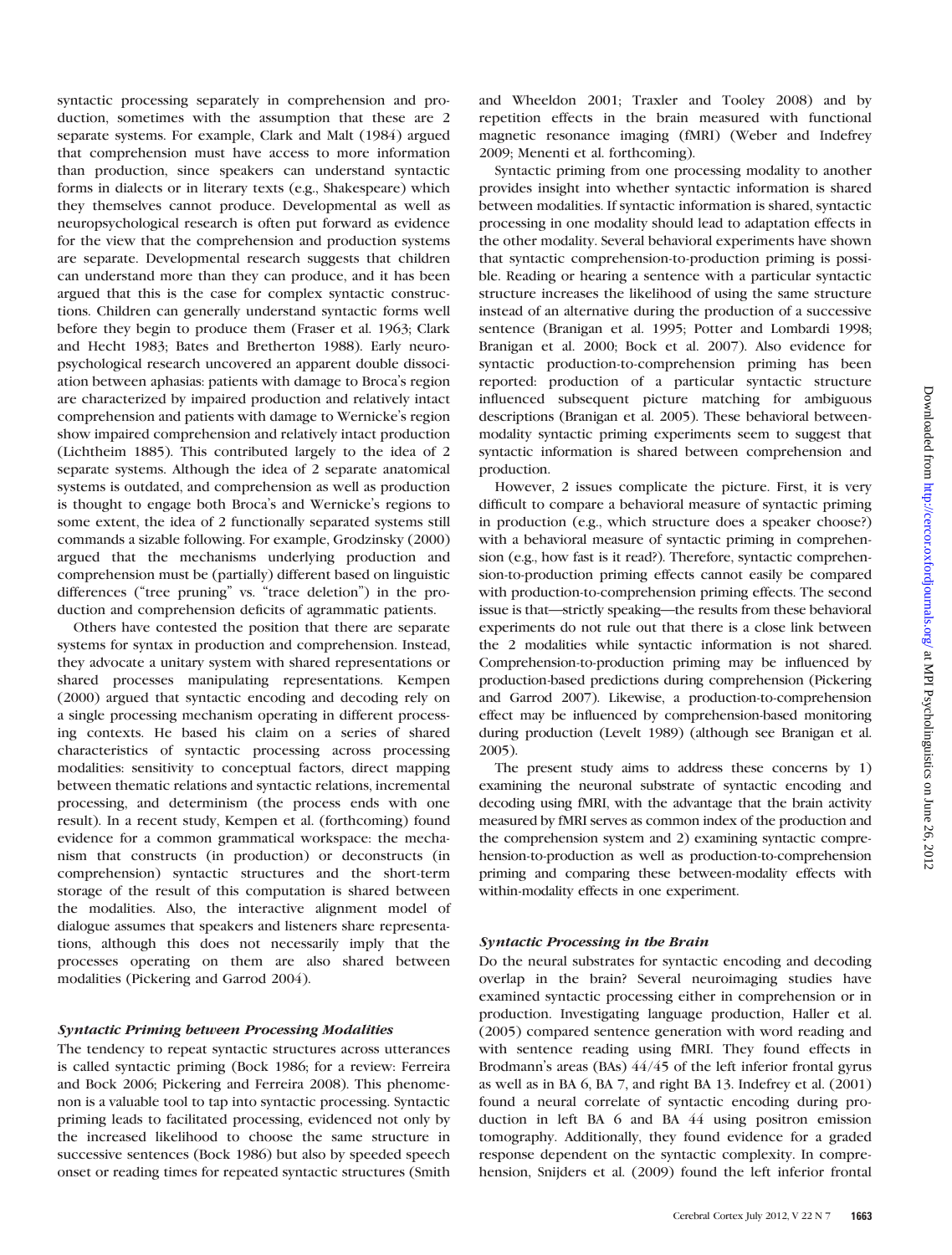$26,$  $.2012$ 

gyrus (IFG) and left posterior middle temporal gyrus (MTG) involved in syntactic processing. Noppeney and Price (2004) found a syntactic processing effect in comprehension in the left anterior pole. Also during language comprehension, Ni et al. (2000) found increased activity in left inferior frontal regions for syntactic anomalies. Taken together, these studies mainly found left frontal or temporal regions involved in syntactic encoding or decoding.

Menenti et al. (forthcoming) systematically compared syntactic effects during speaking and listening using an fMRI adaptation paradigm. fMRI adaptation is a phenomenon whereby the blood oxygen level dependent (BOLD) response in areas sensitive to a stimulus property, for example syntax, is reduced or enhanced when this stimulus property is repeated (Henson 2003; K Segaert, K Weber, FP de Lange, KM Petersson, P Hagoott, unpublished data). Popular models on the source of fMRI adaptation are the fatigue model, the sharpening model, and accumulation model (for a review, Grill-Spector et al. 2006). These models propose, respectively, that neurons in a neuronal population generally respond less strongly when the stimulus property is repeated, that fewer neurons in a neuronal population respond, and that neuronal activity of the neurons peaks earlier. Menenti et al. (forthcoming) found repetition suppression effects for the repetition of syntactic structure in the left posterior MTG and the left IFG during production as well as during comprehension. However, the involvement of the same regions does not necessarily mean that the same neuronal substrate underlies both modalities. Only when the same neuronal populations are involved, one can speak of a shared neuronal substrate. The results of Menenti et al. (forthcoming) can strictly speaking not exclude the possibility that different sets of neuronal populations within a particular brain region underlie syntactic decoding versus syntactic encoding. However, one can conclude that neuronal populations are shared by modalities if we can show that there are between-modality fMRI adaptation effects and that these are equally strong as within-modality fMRI adaptation effects. Irrespective of one's view on the source of fMRI adaptation (fatigue, sharpening, or accumulation), fMRI adaptation is assumed to be a consequence of a modulation within the same neuronal population.

In the present event-related fMRI study, we aimed to investigate whether there is a common neuronal substrate for syntactic decoding and syntactic encoding. We investigated fMRI adaptation effects to the repetition of syntactic structures and compared within-modality adaptation effects (syntactic production-to-production and comprehension-to-comprehension priming) with between-modality adaptation effects (comprehension-to-production and production-to-comprehension priming). Comparable within-modality and between-modality syntactic fMRI adaptation effects would suggest that the same neuronal populations are involved in syntactic encoding and syntactic decoding.

# Materials and Methods

#### **Participants**

Twenty-four right-handed native Dutch speakers without neurological or language impairments and with normal or corrected to normal vision (12 males; mean age 22 years, standard deviation 4.8) participated in the experiment. All participants had attended or were attending university education in the Netherlands. All participants gave written

informed consent prior to the experiment and were compensated for their participation.

#### Stimulus Material

The stimulus material used in this study is largely identical to the material used in Menenti et al. (forthcoming). There were 1728 photographs and 432 auditory sentence descriptions of transitive events. These depicted or described 36 different events such as "kissing," "helping," or "strangling" with the agent and patient of this action (Appendix). The patient of an event is the one who is acted upon. Each event was enacted in the photographs by  $4$  couples ( $2 \times$ man/woman;  $2 \times \frac{boy}{girl}$ , each of these once with the male actor as agent and once with the female actor as agent. Each photograph also had a version with the agent on the left and with the agent on the right. Of each transitive photograph, there were 2 color-coded versions and 1 grayscale version. Color-coded photographs elicited either active or passive sentence descriptions because participants were instructed to describe these photographs naming the green actor before the red actor. There was an active version with a green agent and a red patient and a passive version with a red agent and a green patient. The 2 colorcoded versions were used during production trials. During comprehension, we presented grayscale photographs, identical to the photographs used in the production trials. During comprehension, photographs were accompanied by auditory sentence descriptions of either active or passive syntactic structures.

There were also 795 photographs and 303 concomitant auditory sentence descriptions serving as fillers. These fillers depicted or described intransitive events such as ''singing'' and ''running'' or locative actions such as ''standing'' and ''lying.'' The intransitive photographs depicted 1 actor in green or in red for production trials or 1 actor in grayscale (accompanied by an auditory description) for comprehension trials. The locative photographs depicted 2 objects or 1 actor and 1 object. There were 2 color-coded versions of the locatives to elicit a locative state (''The ball lies on the table.'') or a frontal locative (''On the table lies a ball.'') for production trials. For comprehension trials, there was a grayscale version which would be accompanied by a locative state or a frontal locative description. The intransitive and locative filler items were added to provoke variability in syntactic structures and in the lexical items that participants produced/heard during the experiment. For intransitives, the actors were sometimes famous people, animals, or people that could be named by their profession; for locatives, inanimate objects were used.

For the comprehension trials, there were also 97 auditory sentence descriptions that did not match the accompanying grayscale photograph. These mismatch trials were used for attentional control. The descriptions were grammatically correct but did not describe the situation depicted in the photograph. There were mismatch descriptions of intransitive photographs (50%) and of transitive photographs (50%). Semantic and syntactic processing was necessary to be able to detect the mismatches between photograph and auditory description. For example, for a photograph that depicted a man kissing a woman, mismatch descriptions could be: ''The man punishes the woman,'' ''The girl kisses the woman," "The woman kisses the man." The transitive mismatch items were not target items.

We pretested the materials to establish whether the depicted actions were clear and to measure which verb was most commonly used to describe the action. During the actual experiment this verb was presented preceding the photographs.

#### Experimental Design

We used a  $2 \times 2 \times 2 \times 2$  design with the factors Syntactic Repetition (syntax was novel vs. repeated compared with the sentence that preceded it), Modality Repetition (processing modality, i.e., speaking vs. listening was novel vs. repeated compared with the sentence that preceded it), Target Modality (listening vs. speaking), and Target Structure (active vs. passive voice). This resulted in 16 conditions. The design (8 conditions resulting from crossing the first 3 factors, thus, leaving out the factor target structure) is illustrated in Figure 1A.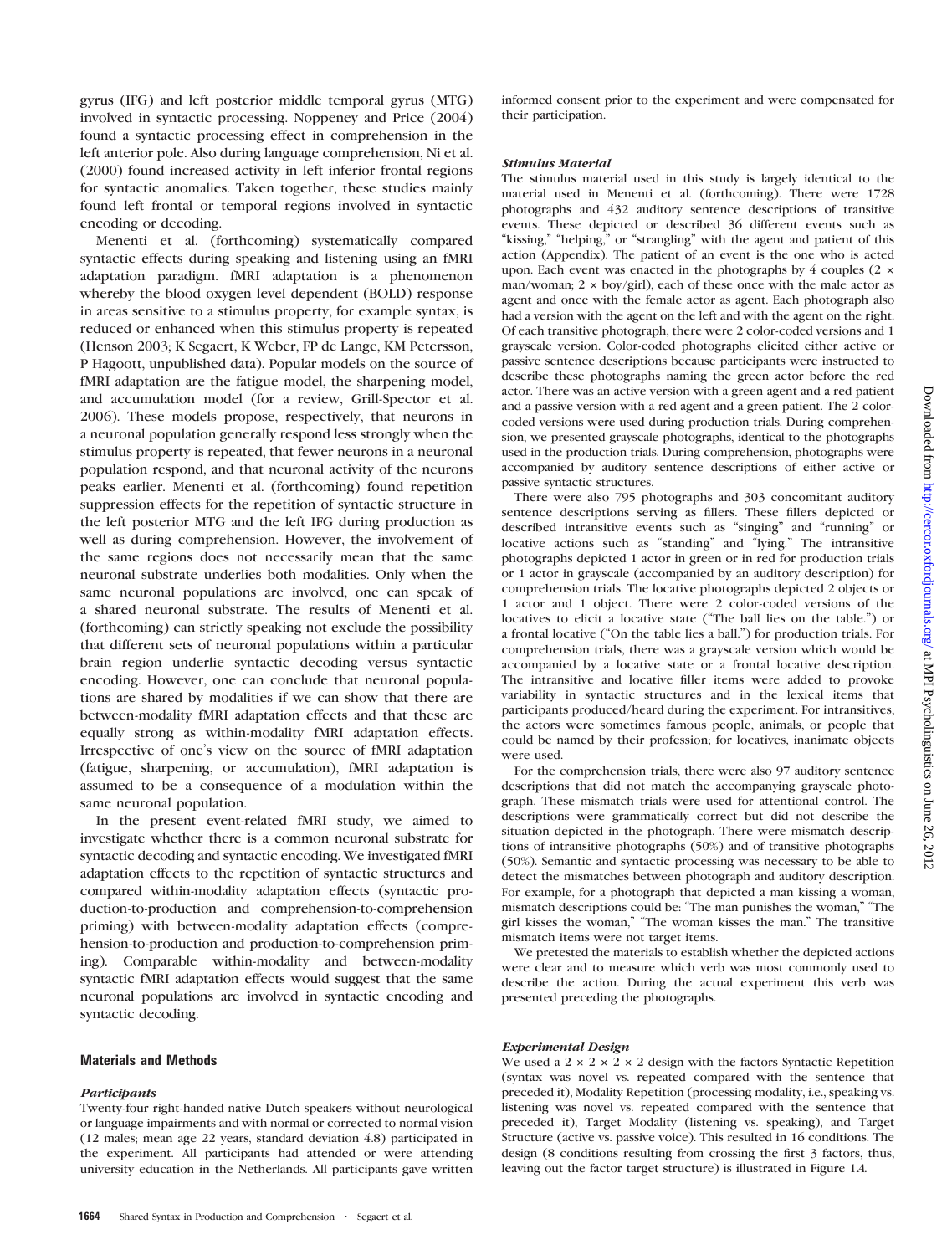

Figure 1. (A) Design and stimuli. Participants either described colored photographs or listened to descriptions of grayscale photographs, containing action, agent, and patient. To guide production, participants were instructed to name the green actor before the red actor. Between subsequent sentences, that is, prime and target, the syntactic structure and the processing modality could be repeated (for syntax: active-active or passive-passive, for modality: production-production or comprehension-comprehension) or novel (for syntax: active-passive or passive-active, for modality: production-comprehension or comprehension-production). (B) Procedure. We used a running priming paradigm where each target item also served as a prime sentence for the next target item. The verb always preceded the photographs. Green verbs indicated a "production photograph" would follow, gray verbs indicated a ''comprehension photograph'' would follow.

We used a running priming paradigm where each target item also served as the prime sentence for the next target item (Fig. 1B). Therefore, we had an equal amount of active and passive transitive structures and choose to manipulate target structure as a factor. However, we do not expect any differential syntactic repetition effects for actives and passives. Furthermore, while actives sentences are shorter than passives sentences, this is the case in production as well as in comprehension and thus orthogonal to the effects we are interested in.

The verb was always repeated between prime and target. Behavioral syntactic priming studies have shown that verb repetition is critical for syntactic priming within language comprehension (Arai et al. 2007; Tooley et al. 2009). Because a crucial aspect of the present study is the comparison of effects within the comprehension modality to betweenmodality effects, we opted to manipulate syntactic priming while

always repeating the verb between prime and target sentence. Because we used a running priming paradigm, the verb was repeated within each block of transitive syntactic structures.

The target items were presented in 80 blocks with an average length of 5 transitive structures (range 3--7 items). The conditions followed each other in a random order that was different for every participant, with 2 constraints on the order of conditions: The first constraint was that no condition was repeated twice in a row. The second constraint was that a target item with adults was always followed by a target item with children and vice versa, so that there was no lexical repetition other than the verb. In a full list of items presented to the participant, the same action or the same actors could occur several times, but the combination of actors and actions was unique.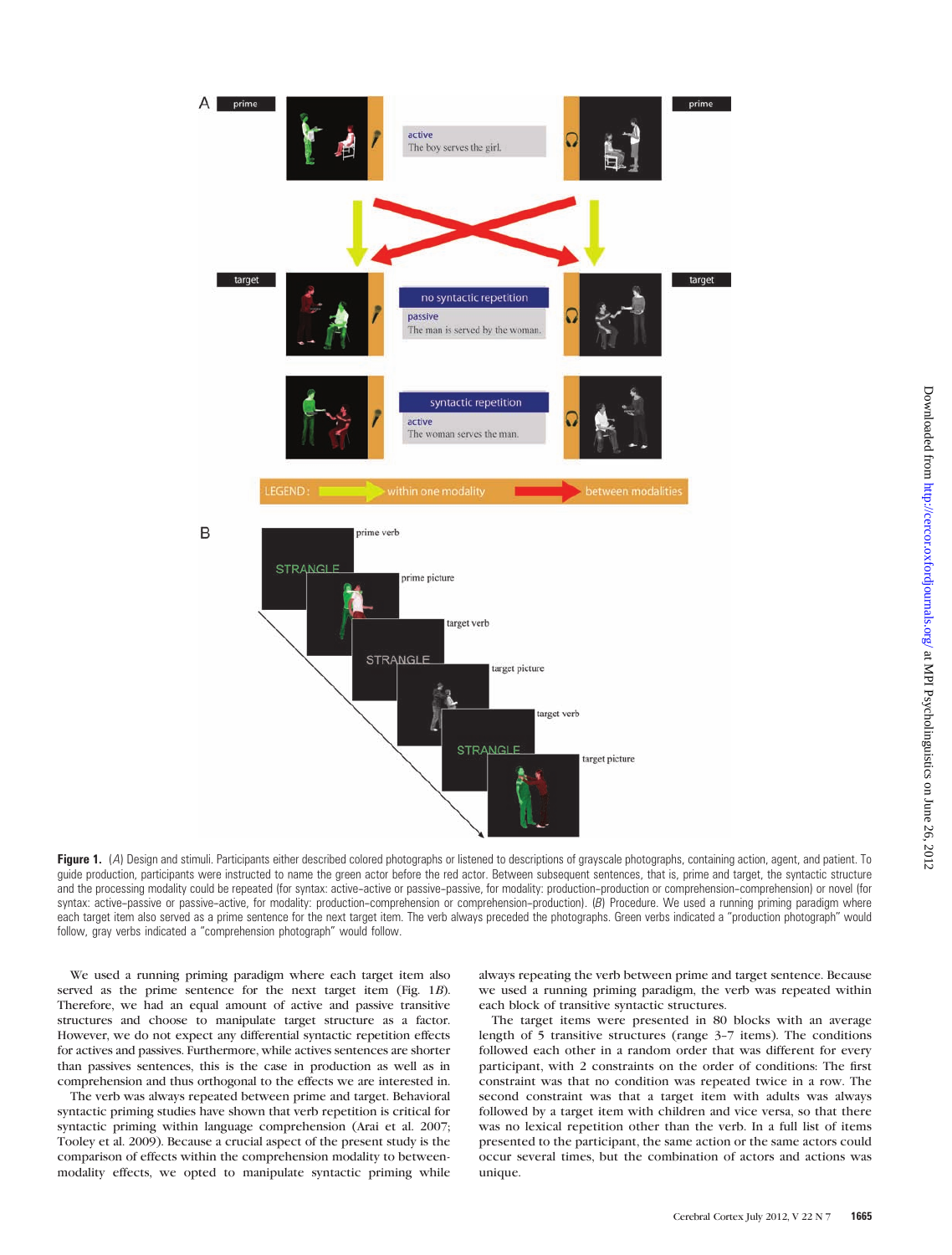The target blocks were alternated with filler blocks with an average length of 3.5 (range 2-5 items). Most of the time, the verb was repeated between filler items within one block. For 10% of the filler items, this was not the case to bring in some extra variation. A full list of items presented to the participant consisted of approximately 59% transitive structures and 41% fillers. Fifty percent of the items were production items and 50% were comprehension items.

There were 20 items in each of the 16 conditions. In addition to this, in the beginning of each of the 80 blocks of transitive structure items, there was one transitive structure item serving as a prime only item. This increased the number of transitive structure items to 400. Each participant received 680 trials in total (transitive and filler structures), which were divided over 2 scanning sessions. Each photograph could occur only once in the experiment and every participant saw a different list of items.

#### Task and Procedure

The stimuli were presented in the following way. First, the verb was presented. Then a photograph followed, which only during comprehension trials was accompanied by an auditory description. The presented verb was colored--coded to let the participant know whether a ''comprehension photograph'' or a ''production photograph'' would follow. Green verbs preceded colored production photographs and gray verbs preceded black/white comprehension photographs (Fig. 1B).

## Production

During production trials, the task was to describe the colored-coded photographs overtly with a short sentence using the presented verb. Participants were instructed to name the green actor before the red actor (stop light paradigm: Menenti et al. forthcoming). There was no cue for the participants to start the descriptions; they could freely start whenever they were ready.

#### Comprehension

During comprehension trials, we used a sentence-picture matching paradigm (Clark and Chase 1972): participants were presented with a photograph and an auditory description. The photographs were the grayscale version of the ones used in the production trials. The sentence-picture matching paradigm has been used extensively and a recent study supports that it is suitable for studying online situated language comprehension (Knoeferle et al. 2011). By choosing situated paradigms for both production and comprehension trials, we maximize comparability and ensure that the difference between the 2 only lies in linguistic processing. To make participants pay attention, we instructed them to listen carefully to the description of the black/white photographs and use the response box to indicate when this description was incorrect (the response hand was counterbalanced between participants). During 10% of the comprehension trials, there was a mismatch between the description and the photographs. Only for those trials, a response had to be given.

Participants completed a short practice block in the scanner before the actual experiment started. The experiment consisted of 2 runs of 45 min. Between the 2 runs, the participants got an anatomical  $T_1$  scan and a short break outside the MRI scanner. Each trial consisted of the following events: first, the verb was presented for 500 ms. After an ISI of 500—2500 ms, the photograph was presented for 2000 ms and then the screen turned black. The photograph thus had a fixed presentation time during production as well as comprehension trials. For the production trials, the participants started speaking during the presence of the photographs. For the comprehension trials, the auditory sentence was presented following the photograph with an ISI of 0-1000 ms, so that we could differentiate between the onset of the photograph and the auditory description in our analyses. The total trial duration of one trial was 7000 ms.

The experimenter coded the participant's production responses online for correctness. Target trials were considered for analysis if during both prime and target trial 1) the correct structure was used and 2) both actors were named accurately and the verb was used correctly.

### fMRI Data Acquisition

Participants were scanned with a Siemens 3-T Tim-Trio MRI scanner, using a 12-channel surface coil. To acquire functional data, we used parallel-acquired inhomogeneity-desensitized fMRI (Poser et al. 2006). This is a multiecho echo-planar imaging sequence, in which images are acquired at multiple time echos (TEs) following a single excitation (time repetition  $[TR] = 2.398$  s; each volume consisted of 31 slices of 3 mm thickness with slice gap of 17%; isotropic voxel size =  $3.5 \times 3.5 \times 3$  $mm<sup>3</sup>$ ; field of view [FOV] = 224 mm). The functional images were acquired at following TEs:  $TE_1$  at 9.4 ms,  $TE_2$  at 21.2 ms,  $TE_3$  at 33 ms,  $TE_4$  at 45 ms, and  $TE_5$  at 56 ms, with echo spacing of 0.5 ms. This entails a broadened  $T_2^*$  coverage because  $T_2^*$  mixes into the 5 echoes in a different way, and the estimate of  $T_2^*$  is improved. Accelerated parallel imaging reduces image artifacts and thus is a good method to acquire data when participants are producing sentences in the scanner (causing motion and susceptibility artifacts). However, the number of slices did not allow acquisition of a full brain volume in most participants. We made sure that the entire temporal and frontal lobes were scanned because these were the regions where the fMRI adaptation effects of interest were expected. This meant that data from the superior posterior frontal lobe and the superior parietal lobe (thus data from the top of the head) were not acquired in several participants. A whole-brain high-resolution structural  $T_1$ -weigthed magnetization prepared rapid gradient echo sequence was performed to characterize participants' anatomy (TR =  $2300$  ms, TE =  $3.03$  ms, 192 slices with voxel size of 1 mm<sup>3</sup>, FOV = 256), accelerated with GRAPPA parallel imaging.

#### Data Analysis

#### Preprocessing

fMRI data were preprocessed using SPM5 (Friston et al. 2007). The first 5 images were discarded to allow for  $T_1$  equilibration. Then the 5 echoes of the remaining images were realigned to correct for motion artifacts (estimation of the realignment parameters is done for one echo and then copied to the other echoes). The 5 echoes were combined into one image with a method designed to filter taskcorrelated motion out of the signal (Buur et al. 2009). First, echo 2-5 (i.e., TE<sub>2</sub>, TE<sub>4</sub>, TE<sub>4</sub>, and TE<sub>5</sub>) were combined using a weighting vector with the weights depending on the measured differential contrast to noise ratio. The time course of an image acquired at a very short echo time  $(TE<sub>1</sub>)$  was then used in a linear regression as a voxelwise regressor for the other image (i.e., the result of combining  $TE_2$ ,  $TE_3$ ,  $TE_4$ , and  $TE_5$ ) in the same echo train acquired with high BOLD sensitivity. The resulting images were coregistered to the participants' anatomical volume, normalized to Montreal Neurological Institute space, and spatially smoothed using a 3D isotropic Gaussian smoothing kernel (full-width at half-maximum = 8 mm).

#### Whole-Brain Analysis

We performed first- and second-level statistics using the general linear model framework of SPM5 (Friston et al. 2007). Our  $2 \times 2 \times 2 \times 2$ design resulted in 16 conditions and thus 16 main regressors for the statistical analysis of the fMRI data. We used an implicit baseline. In the first-level linear model, we modeled the individual start time of the photograph (during production trials) or the auditory sentence description (during comprehension trials). We modeled the hemodynamic response function only as related to these onsets and set the duration as a constant event. Separate regressors were included for the verbs, photographs during comprehension trials, fillers items, items which were only primes, and incorrect responses. The events of the model were convolved with the canonical hemodynamic response function provided by SPM5. Also the temporal derivatives were included in the model. Furthermore, 6 motion parameters (realignment parameters: translation along, and rotation around, the  $x$ ,  $y$ , and  $z$  axes) and 2 parameters which correct for global intensity fluctuations (compartment signal parameters: white matter and cerebral spinal fluid; Verhagen et al. 2008) were added as regressors. For the second-level random-effects analysis, we used the beta-images of the 16 main regressors. The cluster size was used as the test statistic and only clusters significant at  $P \leq 0.05$  corrected for multiple nonindependent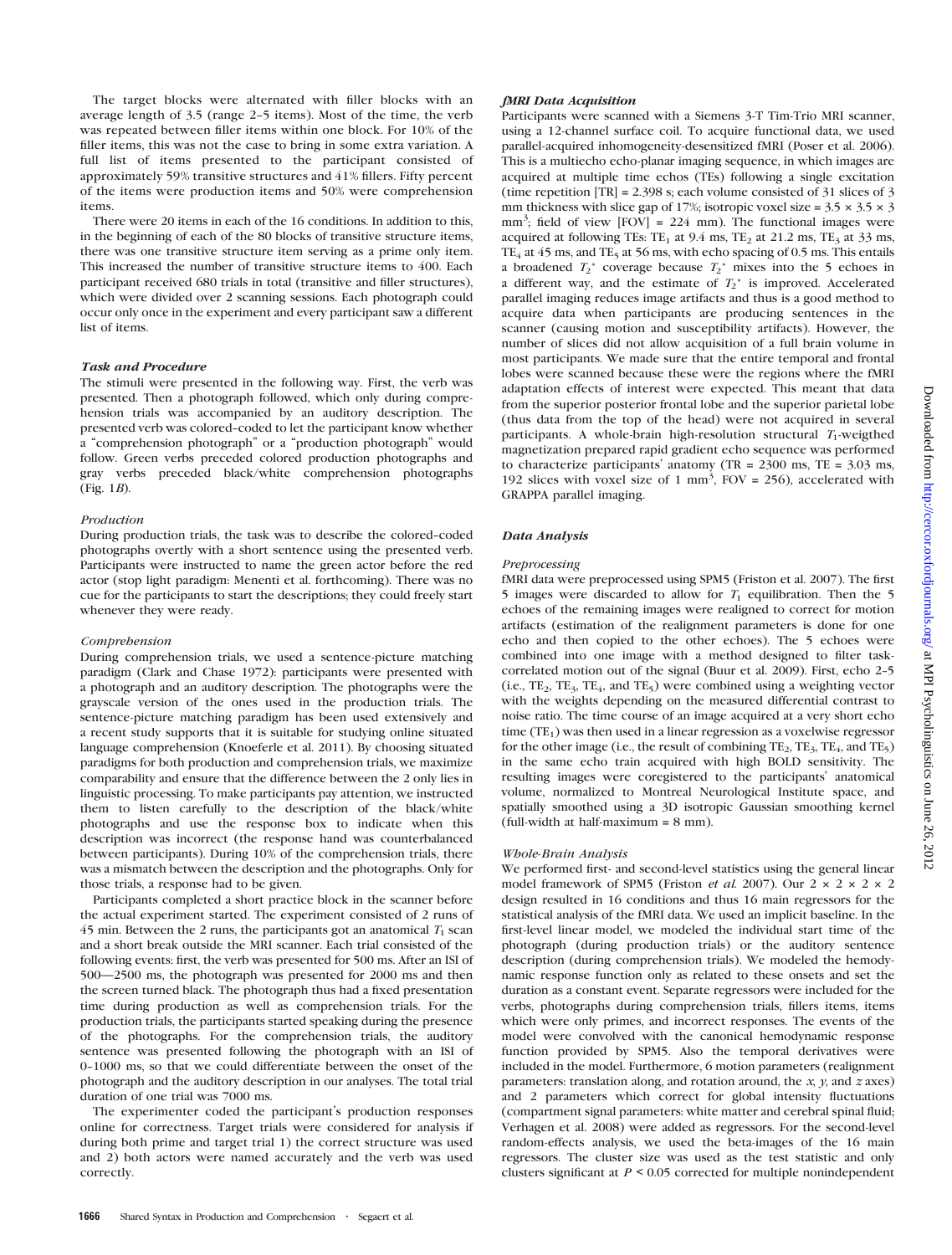

Figure 2. Whole-brain results (see also Table 1). (A) The adaptation effects for syntax repetition. In left MTG, left IFG, and supplementary motor area, there was a repetition suppression effect for repeated compared with novel syntactic structures.  $(B)$  Interaction between syntax repetition and modality repetition. No regions showed an interaction between syntax repetition and modality repetition.

comparisons are reported. Local maxima are also reported for all clusters with their respective Z values.

#### Region of Interest Analysis

We performed a region of interest (ROI) analysis in the activation clusters for which we found a main effect of syntactic repetition in the whole-brain analysis. The sole aim of the ROI analysis was to establish with higher sensitivity than in the whole-brain analysis whether there was an interaction between the effect of syntactic repetition and modality change in these clusters. We thus tested an interaction effect which is orthogonal to the main effect that defined the ROI, thereby avoiding biasing the analyses (Kriegeskorte et al. 2009). Of each cluster, we calculated the average time courses using Marsbar ([http://](http://marsbar.sourceforge.net/) [marsbar.sourceforge.net/](http://marsbar.sourceforge.net/)). For the ROI analysis at the second level, we carried out a repeated measures analysis of variance with the factors syntactic repetition, modality repetition, target modality, and target structure on the subject contrast values using SPSS. We corrected for multiple comparisons by using a threshold for significance of  $P = 0.05$ divided by the number of clusters showing a main effect of syntactic repetition in the whole-brain analysis. In the [Supplementary Material](http://www.cercor.oxfordjournals.org/lookup/suppl/doi:10.1093/cercor/bhr249/-/DC1), we describe the methods and results (Supplementary Fig. 4) of ROI analyses in 2 clusters, 1 in left IFG and 1 in left MTG, found by Menenti et al. (forthcoming) for syntactic processing in comprehension and in production.

#### **Results**

#### Behavioral performance

In the production task, participants responded correctly on 96% of the trials. In the comprehension task, the participants detected on average 92% of the mismatch trials. The average d-prime was 0.91. These results show that participants performed well on both tasks.

## Whole-Brain Analysis

For the whole brain comparisons, we used a cluster-level threshold corrected for multiple comparisons of  $P \leq 0.05$  and an uncorrected voxelwise threshold of  $P \leq 0.001$  (Fig. 2 and [Supplementary Fig. 5](http://www.cercor.oxfordjournals.org/lookup/suppl/doi:10.1093/cercor/bhr249/-/DC1), Table 1 and [Supplementary Table 3](http://www.cercor.oxfordjournals.org/lookup/suppl/doi:10.1093/cercor/bhr249/-/DC1)).

As displayed in Figure 2 and Table 1, there were several regions showing an adaptation effect to repeated syntax (conditions with novel syntax minus conditions with repeated syntax): the left MTG (BA 21), left IFG (BA 45, extending into BA 47), and bilateral supplementary motor area (BA 6). These regions are thus less activated for sentences with a repeated syntax than for sentences with novel syntax. That is, they show repetition suppression for syntax. We tested whether there was an interaction between syntactic repetition and modality repetition (i.e., whether there was less syntactic adaptation

#### Table 1 The effect of syntactic repetition

| Anatomical label                                                                 | ВA   | Global and local maxima |    |      | Cluster-level Voxel-level |                |      |  |
|----------------------------------------------------------------------------------|------|-------------------------|----|------|---------------------------|----------------|------|--|
|                                                                                  |      | X                       | V  | Z    | К                         | $P$ (corr) $Z$ |      |  |
| Main effect syntax repetition (no syntactic repetition $>$ syntactic repetition) |      |                         |    |      |                           |                |      |  |
| L middle temporal                                                                | 21   | $-50$                   | 40 |      | 197                       | 0.023          | 4.92 |  |
| L inferior frontal (pars orbitalis)                                              | 47   | $-42$                   | 24 | $-2$ | 567                       | 0.000          | 4.07 |  |
| L inferior frontal (pars triangularis) 45                                        |      | $-40$                   | 32 | 8    |                           |                | 3.67 |  |
| L inferior frontal (pars triangularis) 45                                        |      | $-40$                   | 26 | 16   |                           |                | 3.60 |  |
| L supplementary motor area                                                       |      | $32/6 - 10$             | 20 | 46   | 190                       | 0.027          | 3.97 |  |
| L supplementary motor area                                                       | 6    | $-2$                    | 14 | 56   |                           |                | 3.58 |  |
| R supplementary motor area                                                       | 32/6 | 8                       | 18 | 50   |                           |                | 3.51 |  |
| Interaction syntax repetition $\times$ modality change.                          |      |                         |    |      |                           |                |      |  |
| No significant clusters                                                          |      |                         |    |      |                           |                |      |  |
| Interaction syntax repetition $\times$ target modality                           |      |                         |    |      |                           |                |      |  |
| No significant clusters                                                          |      |                         |    |      |                           |                |      |  |

Note: Listed are the Montreal Neurological Institute coordinates for 3 local maxima for each significant cluster in the relevant comparisons ( $P < 0.05$  corrected cluster-level, threshold  $P <$ 0.001 uncorrected voxelwise). Anatomical labels are derived from the Automated Anatomical Labeling map (Tzourio-Mazoyer et al. 2002) and from Brodmann's atlas.L, left; R, right.

across processing modalities than within processing modalities). Crucially, there was no evidence of such an interaction. We also tested whether there was an interaction between syntactic repetition and target modality (i.e., whether there was less syntactic for comprehension targets than for production targets). There was no evidence of such an interaction. There were no repetition enhancement effects. In the [Supplementary Material](http://www.cercor.oxfordjournals.org/lookup/suppl/doi:10.1093/cercor/bhr249/-/DC1) (Fig. 5 and Table 3), we describe the network of regions that is activated more during production than comprehension, the network of regions that is activated more during comprehension than production, and the network of regions involved in switching between processing modalities. In all 3 cases, we took the conditions with syntactic repetition and without syntactic repetition together.

#### ROI Analysis

In each cluster that showed an adaptation effect for syntactic repetition, we checked with an ROI analysis whether there was an interaction between the size of the syntactic adaptation effect and modality change. These analyses confirmed the results of the whole-brain analysis: there was no interaction between the adaptation effect for syntactic repetition and within versus between modality priming. In all 3 ROIs, the interaction was clearly absent: left MTG ( $F_{1,23} = 0.09$ ,  $P = 0.77$ ), left IFG ( $F_{1,23}$  = 0.016,  $P = 0.90$ ), the supplementary motor area  $(F<sub>1,23</sub> = 0.35, P = 0.56)$ . Figure 3 illustrates for each ROI the relative decrease in mean BOLD amplitude for repeated syntax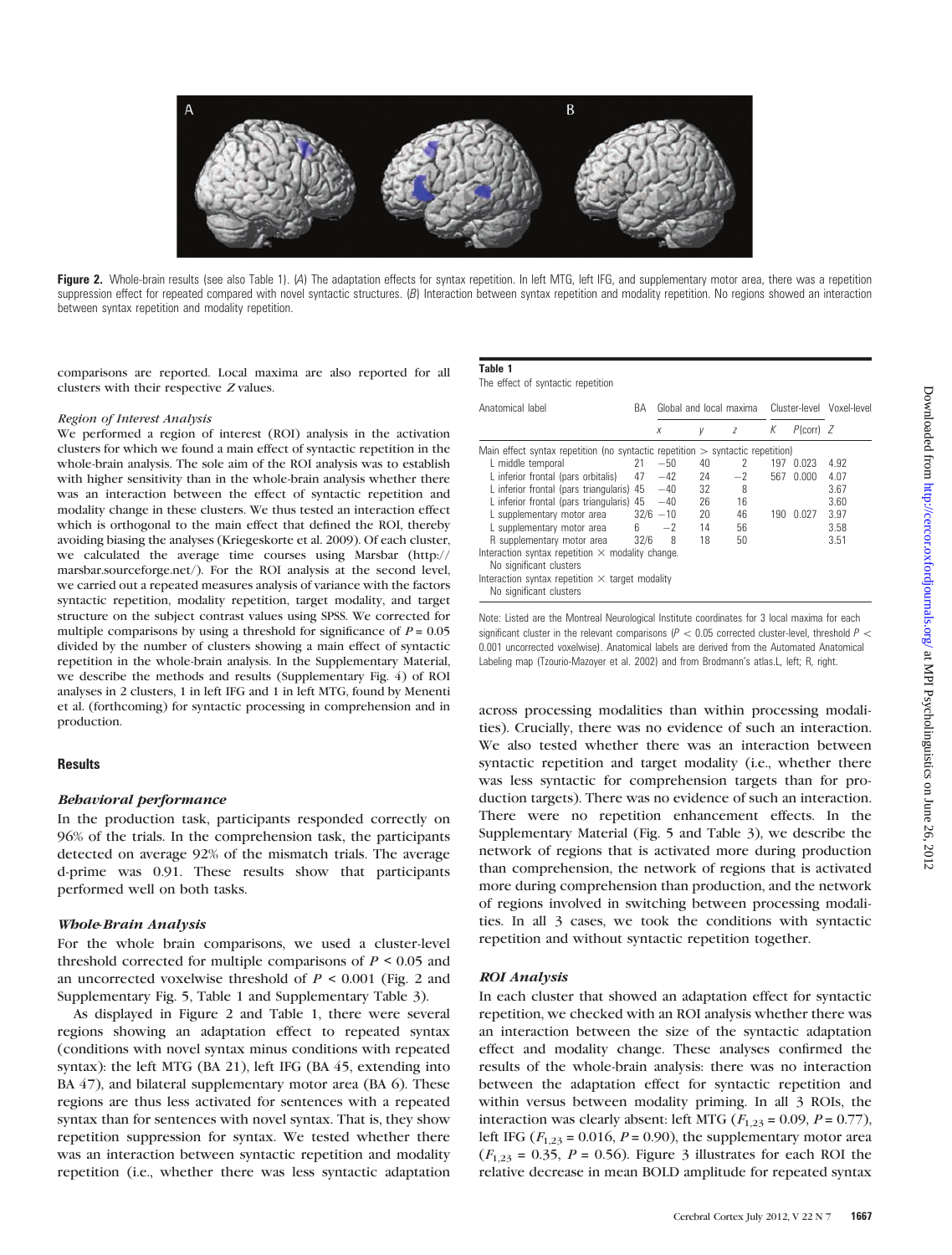

Figure 3. ROI analysis in the 3 clusters showing a main effect of syntactic repetition—left MTG, left IFG, and supplementary motor area—confirmed that there was no differential repetition suppression effect for syntactic structures within and across processing modalities.

compared with novel syntax, separately for the effect within a processing modality and the effect across processing modalities.

and it is left MTG that is involved in the storage as well as retrieval of this lexical--syntactic information. In the present study, we also found bilateral involvement of

# **Discussion**

In this study, we investigated whether the neuronal infrastructure for coding and processing syntactic representations is shared between language production and language comprehension. We tested this by comparing fMRI adaptation effects for the repetition of syntactic structures within and between processing modalities. While within-modality syntactic adaptation effects in comprehension and production show that the same brain regions are involved, only comparable betweenmodality adaptation effects indicate that the neuronal populations within these regions are shared. Our results demonstrate that syntactic repetition indeed facilitates syntactic processing in the brain within and across processing modalities to the same extent. Our results disclose the following organizational principles of syntactic processing in comprehension and production: 1) not just the same brain regions, but the same neuronal populations subserve syntactic encoding in production and syntactic decoding in comprehension. Hence, there is a shared neuronal substrate; 2) this neuronal substrate involves left IFG (BA 45), left MTG (BA 21), and bilateral supplementary motor area (BA 6).

Left IFG (BA 45), left MTG (BA 21), and bilateral supplementary motor area (BA 6) are regions that have been found to support syntactic encoding or decoding in previous research (Indefrey et al. 2001; Haller et al. 2005; Snijders et al. 2009; Lee and Newman 2010; Menenti et al. forthcoming). Previous work supports a division of labor between left IFG and left MTG: while the MTG supports the retrieval of lexical-syntactic information from memory, left IFG supports the unification of this information into multiword utterances (Hagoort 2003, 2005; Snijders et al. 2009). Left IFG and the lateral prefrontal cortex are particularly suited for actively maintaining, manipulating, and integrating information in general (Fuster 2001). They might provide the appropriate neurobiological infrastructure for unification processes on syntactic information. The buildings blocks of information used in this unification process are proposed to be lexical--syntactic frames (Vosse and Kempen 2000). These frames are stored in long-term memory

supplementary motor area (BA32/6). Our activations lie in pre-SMA, the region of SMA which is more anterior than the coronal plane passing through the anterior commissure (Picard and Strick 2001). More posterior than the level of the anterior commissure lies SMA proper. Unlike SMA proper, which is connected to primary motor cortex, pre-SMA has strong connections to the dorsolateral prefrontal cortex (Bates and Goldman-Rakic 1993; Geyer et al. 2000). Therefore, pre-SMA is functionally considered to be part of the prefrontal cortex and has been associated with a variety of cognitive tasks (Picard and Strick 2001). Pre-SMA has been associated with establishing and retrieving sensorimotor associations at an abstract level which is independent of the input modality and more generally with processing or maintaining relevant sensory information (Picard and Strick 2001). Pre-SMA has furthermore been associated with internally guided word generation at the level of single word production (Crosson et al. 2001; Alario et al. 2006) and encoding of syllable frames and their serial position (Bohland and Guenther 2006; Ghosh et al. 2008). The role of pre-SMA in our study might lie in the process of sequencing syllable structures. The sequence of syllables for 2 passives is more common than the sequence for an active and a passive. Likewise, the sequence of syllables for 2 actives is more common than the sequence for an active and a passive. For instance, for the verb "meten" in Dutch (which translates to ''to measure'' in English), 2 passives would share the following sequence of syllables: ''wordt gemeten door.'' Two actives would share the following sequence of syllables: ''meet.'' In other words, when a syntactic structure is repeated also the sequence of syllable frames is in part repeated. This may be the reason we find fMRI adaptation effects for repeated syntactic structures in pre-SMA.

We investigated the effect of syntactic repetition while always repeating the verb between prime and target sentence. Behavioral syntactic priming studies have shown that verb repetition is critical for syntactic priming within language comprehension (Arai et al. 2007; Tooley et al. 2009). To guarantee that we could compare effects within the comprehension modality with between-modality effects, we needed to establish syntactic repetition effects in the brain within the comprehension modality. A future study would be needed to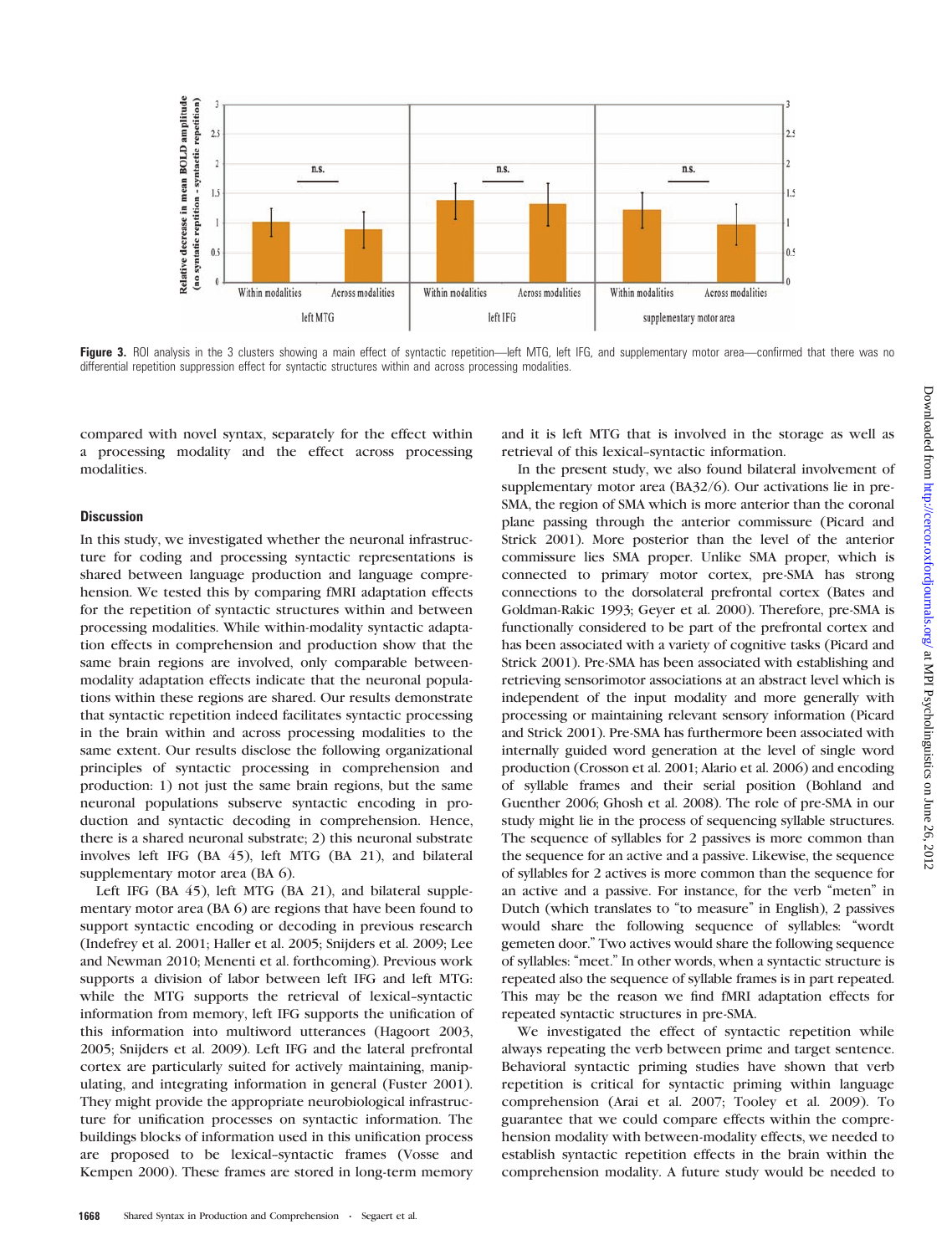confirm that the present results are replicated even in the absence of verb repetition.

From our finding that there is a shared neuronal substrate for syntactic processing in speaking and listening, we can infer that there is a shared cognitive system with shared representations (Pickering and Garrod 2004) and/or processes manipulating these representations (Kempen 2000). Therefore, theories of syntactic processing in the comprehension or production domain that propose modality specific aspects are problematic. Our findings do not entirely exclude the possibility that there are some differences between syntactic encoding and syntactic decoding. There may be a dissociation that has to do with the difference in direction between syntactic encoding and decoding. When constructing syntactic structures, a speaker knows the concepts and thematic role structure because she has determined them herself. The difficulty lies more in specifying the word order. On the other hand when deconstructing syntactic structures, the word order is given but the difficulty lies more in reconstructing the thematic role structure. So there may be a difference between syntactic encoding and decoding in terms of where difficulties or ambiguities are likely to arise. Moreover, in comprehension, one might be able to bypass full syntactic decoding in the presence of semantic, lexical, and nonlinguistic information (Indefrey et al. 2004). In production, one usually cannot bypass syntactic encoding.

Developmental findings suggesting that there are differences in understanding versus producing syntactic structures (Fraser et al. 1963; Clark and Hecht 1983; Bates and Bretherton 1988), indicate that we should leave open the possibility that there are some differences between deconstructing and constructing syntax, but these are not final arguments in favor of such differences. These developmental findings might be due to the fact that we, children as well as adults, can understand a lot without paying attention to syntax. During comprehension, meaning can be derived from purely lexical information and from the context, in combination with general conceptual world knowledge; this is the case for children and also for adults listening to dialects or foreign languages they only know to some extent.

In conclusion, there is an extensive amount of overlap in syntactic decoding and encoding. There are good arguments and evidence that the workspace for the assembly and shortterm storage of syntactic structures is shared between processing modalities (Vosse and Kempen 2000; Kempen et al. forthcoming). In the present study, we have shown that there is a shared neural substrate of syntactic encoding in production and syntactic decoding in comprehension. This substrate involves left IFG (BA 45) and left MTG (BA 21). The idea of a shared processor for syntax thus deserves sincere attention in future research.

#### Supplementary Material

[Supplementary material](http://cercor.oxfordjournals.org/cgi/content/full/bhr249/DC1) can be found at: [http://www.cercor.](http://www.cercor.oxfordjournals.org/) [oxfordjournals.org/](http://www.cercor.oxfordjournals.org/)

# Funding

K.W. was supported by an NWO Toptalent Grant (number 021.001.007).

#### Notes

We would like to thank Merel van Rees Vellinga for lending her voice to the comprehension stimuli and a number of colleagues and friends for lending their picture to the production stimuli. Conflict of Interest :

# **Appendix**

#### Table 2

List of the 36 transitive verbs depicted in the stimuli

| Transitive verbs in the Dutch infinitive | English translation |  |  |  |
|------------------------------------------|---------------------|--|--|--|
| Aankleden                                | To dress            |  |  |  |
| Achtervolgen                             | To follow           |  |  |  |
| Afdrogen                                 | To dry              |  |  |  |
| Bangmaken                                | To scare            |  |  |  |
| Bedienen                                 | To serve            |  |  |  |
| Bedreigen                                | To threaten         |  |  |  |
| <b>Betalen</b>                           | To pay              |  |  |  |
| Begroeten                                | To greet            |  |  |  |
| Duwen                                    | To push             |  |  |  |
| Fotograferen                             | To photograph       |  |  |  |
| Interviewen                              | To interview        |  |  |  |
| Helpen                                   | To help             |  |  |  |
| Knuffelen                                | To embrace          |  |  |  |
| Masseren                                 | To massage          |  |  |  |
| Meetrekken                               | To pull             |  |  |  |
| Meten                                    | To measure          |  |  |  |
| Optillen                                 | To lift             |  |  |  |
| Overeindhelpen                           | To help getting up  |  |  |  |
| Omtrekken                                | To pull down        |  |  |  |
| Natmaken                                 | To wet              |  |  |  |
| Neerschieten                             | To shoot down       |  |  |  |
| Schoppen                                 | To kick             |  |  |  |
| Pesten                                   | To tease            |  |  |  |
| Slaan                                    | To hit              |  |  |  |
| Slepen                                   | To drag             |  |  |  |
| Stoppen                                  | To stop             |  |  |  |
| Tekenen                                  | To draw             |  |  |  |
| Naroepen                                 | To call to          |  |  |  |
| Troosten                                 | To comfort          |  |  |  |
| Uitzwaaien                               | To wave goodbye     |  |  |  |
| Vvastbinden                              | To tie              |  |  |  |
| Verzorgen                                | To look after       |  |  |  |
| Vinden                                   | To find             |  |  |  |
| Voeren                                   | To feed             |  |  |  |
| Wegsturen                                | To send away        |  |  |  |
| Wurgen                                   | To strangle         |  |  |  |

Note: The left column lists the verbs in the Dutch infinitive form as they were presented before the picture and the right column lists the English translations.

#### References

- Alario FX, Chainay H, Lehericy S, Cohen L. 2006. The role of the supplementary motor area (SMA) in word production. Brain Res. 1076:129-143.
- Arai M, van Gompel RPG, Scheepers C. 2007. Priming ditransitive structures in comprehension. Cogn Psychol. 54:218-250.
- Bates E, Bretherton I, Snyder L. 1988. From first words to grammar: individual differences and dissociable mechanisms. New York: Cambridge University Press.
- Bates JF, Goldman-Rakic PS. 1993. Prefrontal connections of medial motor areas in the rhesus-monkey. J Comp Neurol. 336:211-228.
- Bock K. 1986. Syntactic persistence in language production. Cogn Psychol. 18:355-387.
- Bock K, Dell GS, Chang F, Onishi KH. 2007. Persistent structural priming from language comprehension to language production. Cognition. 104:437-458.
- Bohland JW, Guenther FH. 2006. An fMRI investigation of syllable sequence production. Neuroimage. 32:821-841.
- Branigan HP, Pickering MJ, Cleland AA. 2000. Syntactic co-ordination in dialogue. Cognition. 75:B13-B25.
- Branigan HP, Pickering MJ, Liversedge SP, Stewart AJ, Urbach TP. 1995. Syntactic priming—investigating the mental representation of language. J Psycholinguist Res. 24:489-506.
- Branigan HP, Pickering MJ, McLean JF. 2005. Priming prepositionalphrase attachment during comprehension. J Exp Psychol Learn Mem Cogn. 31:468-481.
- Buur PF, Poser BA, Norris DG. 2009. A dual echo approach to removing motion artefacts in fMRI time series. NMR Biomed. 22:551-560.
- Clark EV, Hecht BF. 1983. Comprehension, production, and languageacquisition. Annu Rev Psychol. 34:325-349.

None declared.